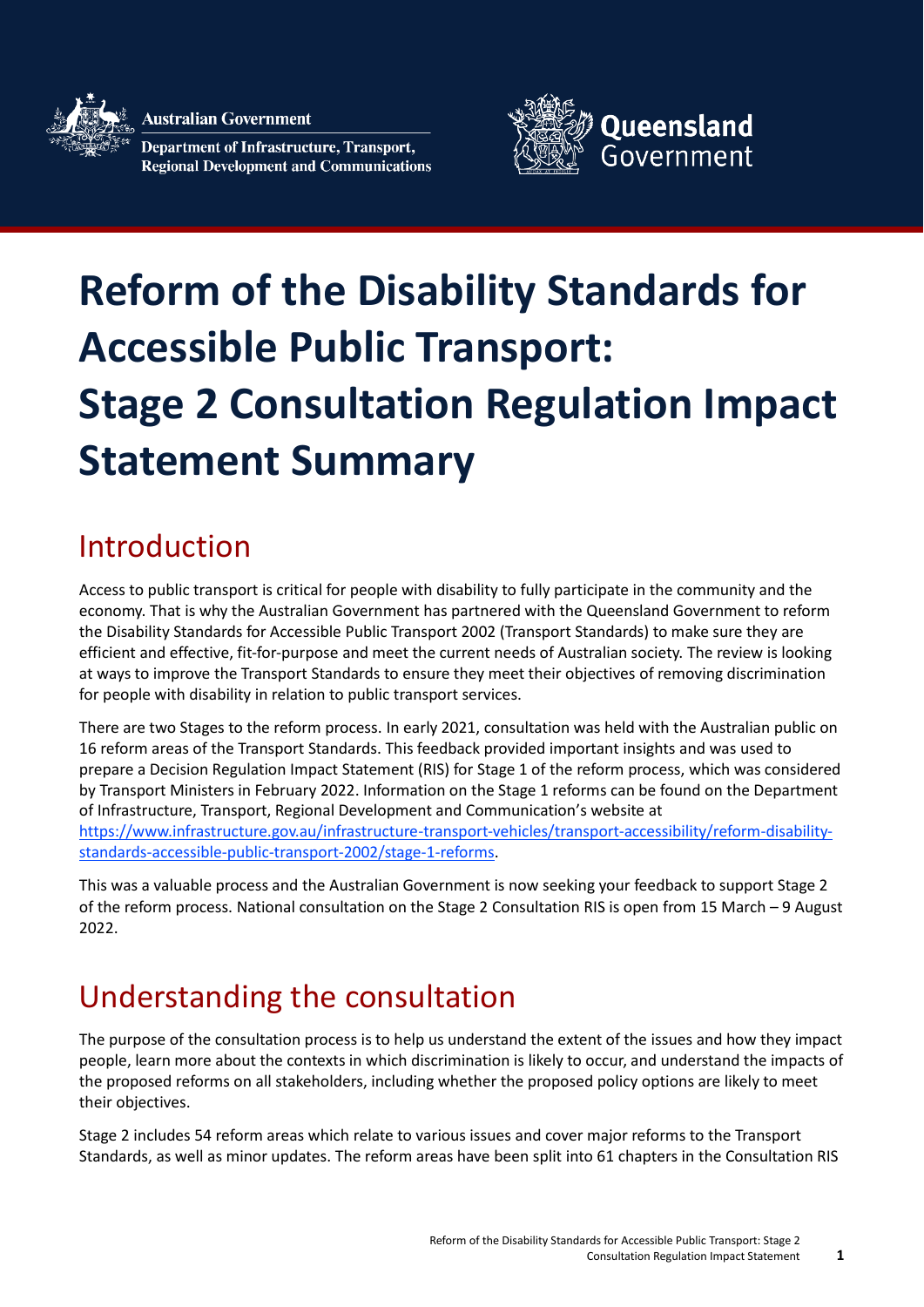(including Part 6: Implementation approach) to help you understand the content of the reforms and provide targeted feedback to individual issues.

54 reform areas are a lot to consider. To help you participate in the Stage 2 consultations and respond to the Consultation RIS, a number of supporting documents and resources have been developed, including reform area fact sheets and different ways for you to provide feedback.

These resources are available on the Department's website at:

[https://www.infrastructure.gov.au/infrastructure-transport-vehicles/transport-accessibility/reform-disability](https://www.infrastructure.gov.au/infrastructure-transport-vehicles/transport-accessibility/reform-disability-standards-accessible-public-transport-2002/stage-2-reforms)[standards-accessible-public-transport-2002/stage-2-reforms](https://www.infrastructure.gov.au/infrastructure-transport-vehicles/transport-accessibility/reform-disability-standards-accessible-public-transport-2002/stage-2-reforms)

You may choose to read the Consultation RIS in whole or in part, relevant to your industry, interest, or individual circumstance. You can provide feedback on individual reform areas or the whole Consultation RIS and /or by sharing your story or stories about others (who may be unable to speak for themselves), including what could be done to improve public transport services and remove discrimination for people with disability.

## Have Your Say

The Australian Government is seeking views on the Stage 2 reform areas, including how these issues and proposed options impact you (such as costs and benefits associated with the reforms), and whether the proposed options would improve public transport accessibility for people with disability.

There are questions in the Consultation RIS for each reform area to help you provide a response.

You can respond to the Consultation RIS and share your experiences with us:

- in writing, in video or audio recording by email to DisabilityTransport@infrastructure.gov.au
- by telephone (free call) to 1800 621 372
- through an online survey available at: [https://www.infrastructure.gov.au/infrastructure-transport](https://www.infrastructure.gov.au/infrastructure-transport-vehicles/transport-accessibility/reform-disability-standards-accessible-public-transport-2002/stage-2-reforms)[vehicles/transport-accessibility/reform-disability-standards-accessible-public-transport-2002/stage-2](https://www.infrastructure.gov.au/infrastructure-transport-vehicles/transport-accessibility/reform-disability-standards-accessible-public-transport-2002/stage-2-reforms) [reforms](https://www.infrastructure.gov.au/infrastructure-transport-vehicles/transport-accessibility/reform-disability-standards-accessible-public-transport-2002/stage-2-reforms)
- participating in workshops held during the consultation period

For people who have English as an additional language and require support to read or respond to the Consultation RIS, the Translating and Interpreting Service National (TIS National) is available to provide support in more than 120 languages and dialects. TIS National can be contacted on 131 450.

## Next steps

Feedback collected during consultation will inform the development of a Decision RIS for Stage 2 of the reform process. This will be provided to Transport Ministers for consideration, and will include a list of stakeholders consulted, a summary of their views, and analysis of the costs and benefits of each reform area.

The Decision RIS will be made publicly available after consideration by Transport Ministers.

## Further information

Further information on how to be a part of the public consultation process is available on the Department of Infrastructure, Transport, Regional Development and Communications website at: <https://www.infrastructure.gov.au/transportaccessibility>

You can also contact us by telephone on 1800 621 372.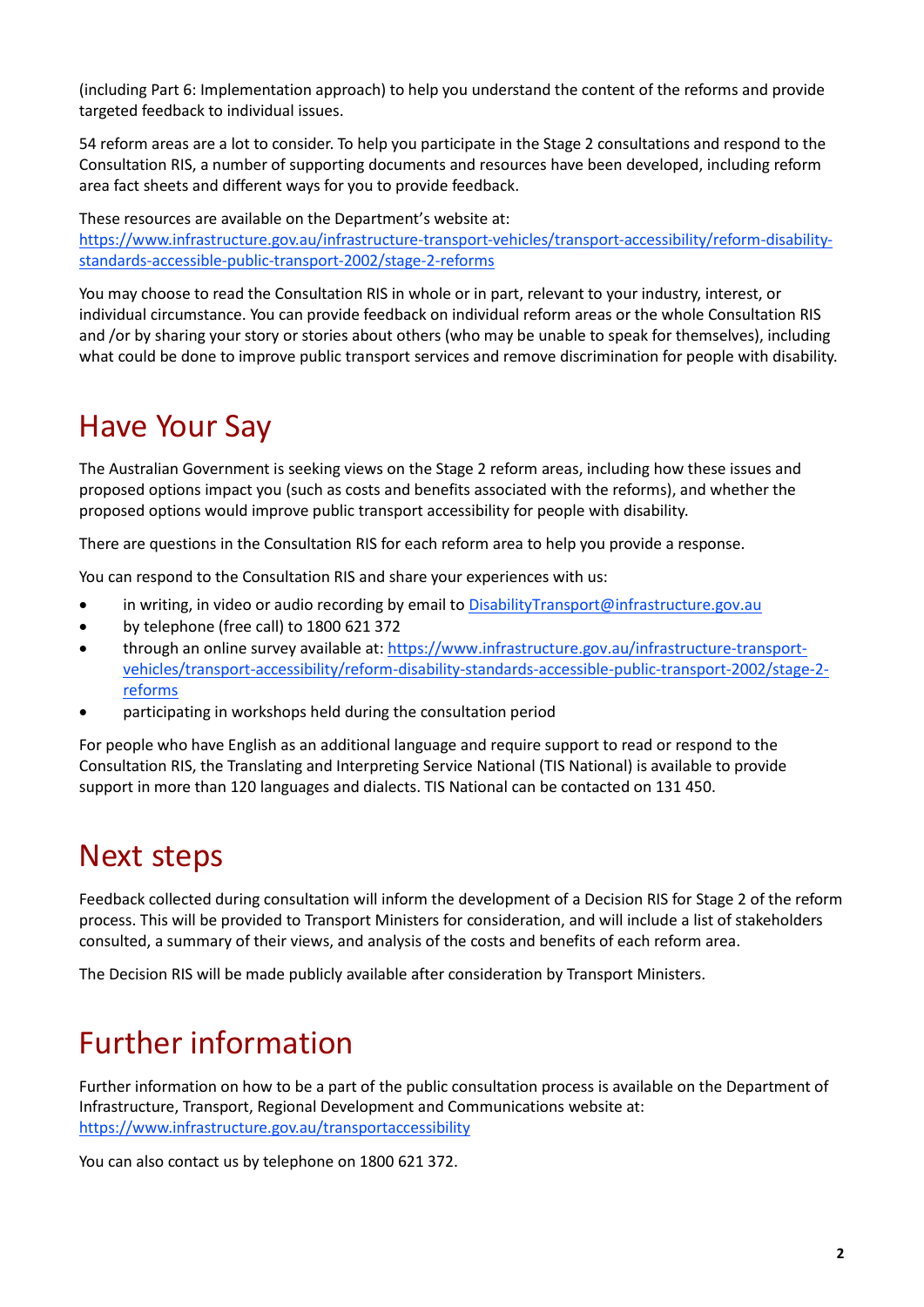# Stage 2 Reform Areas

### Reporting and compliance

- 1. Set requirements for reporting compliance with the Transport Standards.
- 2. Set new requirements for communicating accessibility of public transport sites to the public.
- 3. Increase confidence in using equivalent access solutions while assuring equivalent access does not lead to reduced accessibility.
- 4. Determine the implementation requirements for any regulatory amendments to the Transport Standards agreed as part of this reform process.

#### Scope of conveyances

- 5. Address the uncertainty around the requirements for rideshare services.
- 6. Remove the exemptions for dedicated school buses relating to mobility aid access.

#### Accessible boarding points and boarding devices

- 7. Ensure the identification of lead bus stops is consistent.
- 8. Clarify technical issues relating to boarding points for ferries, light rail, trams, and buses, such as gradient and cross fall requirements.
- 9. Provide information on nominated assistance points where passengers can obtain direct assistance and boarding assistance where independent boarding cannot be achieved
- 10. Clarify requirements for signals to request boarding assistance, and update Australian Standards references.
- 11. Ensure portable boarding devices have edge barriers to improve safety and confidence for users.
- 12. Define removable gangways used in a marine environment separately from a boarding ramp used in a terrestrial environment.
- 13. Set specifications for removable gangways that are distinct from boarding ramps for pedestrians.

#### Signs, symbols, braille and raised lettering

- 14. There is an opportunity to adopt more current Australian Standards references relating to height and illumination of signs.
- 15. There is an opportunity to adopt more current Australian Standards references relating to location of signs.
- 16. There is an opportunity to adopt more current Australian Standards references relating to symbols.
- 17. Set the standard and complexity of braille and raised lettering on signage.
- 18. Specify the standard of braille expected when braille information is provided.

#### Information and communication technology (ICT) and fare systems

- 19. Ensure fare payment and validation systems are accessible and update the Transport Standards to reflect the use of digital technology.
- 20. Set clear requirements for the location of fare system elements, such as access gates, platform validators, validation devices or check-in elements in airports.
- 21. Set minimum accessibility requirements for ICT procurement.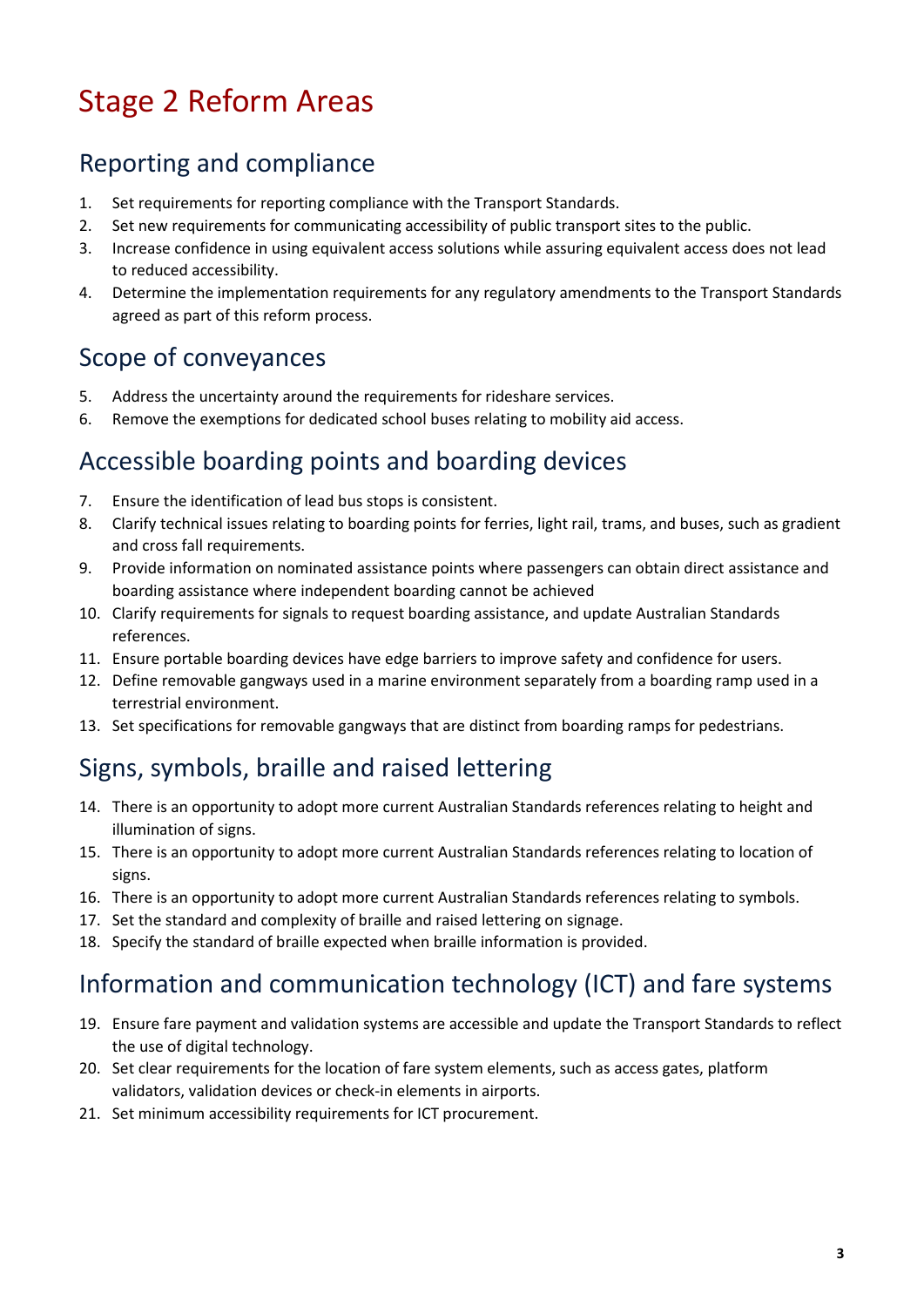#### Waiting areas and appropriate seating

- 22. Clarify the proportion of allocated spaces in waiting areas and define a waiting area.
- 23. Specify the proportion of priority seats in waiting areas.
- 24. Clarify the existing requirement to hold accessible seats for booked services, and provide a definition of appropriate seats to be held.

## Lifts

- 25. Update the Australian Standards reference to AS1735.12 (2020) and adopt further accessibility requirements for lifts such as audible landing and wayfinding information, tactile landing identification, emergency communication, and audible information for hearing aid users.
- 26. Set minimum clear width requirements for escalators and travellators.

#### Safety on board conveyances

- 27. Define and identify a technical standard for active restraints and outline when they are mandatory
- 28. Define passive restraints and how allocated spaces should contain the movement of a mobility aid.
- 29. Require conveyances to dwell at stops to ensure passengers can safely be seated.
- 30. Provide layout and luminance contrast requirements for grabrails in allocated spaces.

#### Conveyance and infrastructure access paths

- 31. Ensure flange gaps along access paths in train, light rail and tram networks can be safely navigated by pedestrians.
- 32. Specify standalone requirements to ensure continuous access on access paths.
- 33. Require stair and ramp handrails to continue through over-bridges and subways.
- 34. Set accessibility requirements for automating doors on access paths.
- 35. Set requirements for the inclusion of allocated spaces at rest points along access paths.
- 36. Address references to out-of-date Australian Standards for stairs on conveyances.
- 37. Set luminance contrast and height requirements for doorways on conveyances.
- 38. Set requirements for grabrails in conveyances along access paths.

#### Toilets, taxi ranks, loading zones and parking spaces

- 39. Set specifications for taxi ranks to ensure they are accessible.
- 40. Recognise on-street passenger loading zones as wheelchair accessible taxi and small conveyance boarding points.
- 41. Require off-street car parking areas have accessible parking spaces and access paths that minimise travel distance to entries.
- 42. Ensure left and right hand toilet configurations are provided in equal proportion.
- 43. Set requirements for accessible ambulant toilets.
- 44. Require emergency call buttons in toilets are reachable from floor and pan.

#### Information and communication

- 45. There is an opportunity to adopt more current Australian Standards references relating to hearing augmentation in infrastructure and premises to align with the Premises Standards and reference assistive listening systems.
- 46. Set best practice requirements for print size and format.
- 47. Clarify the requirement to provide information in a reasonable period of time.